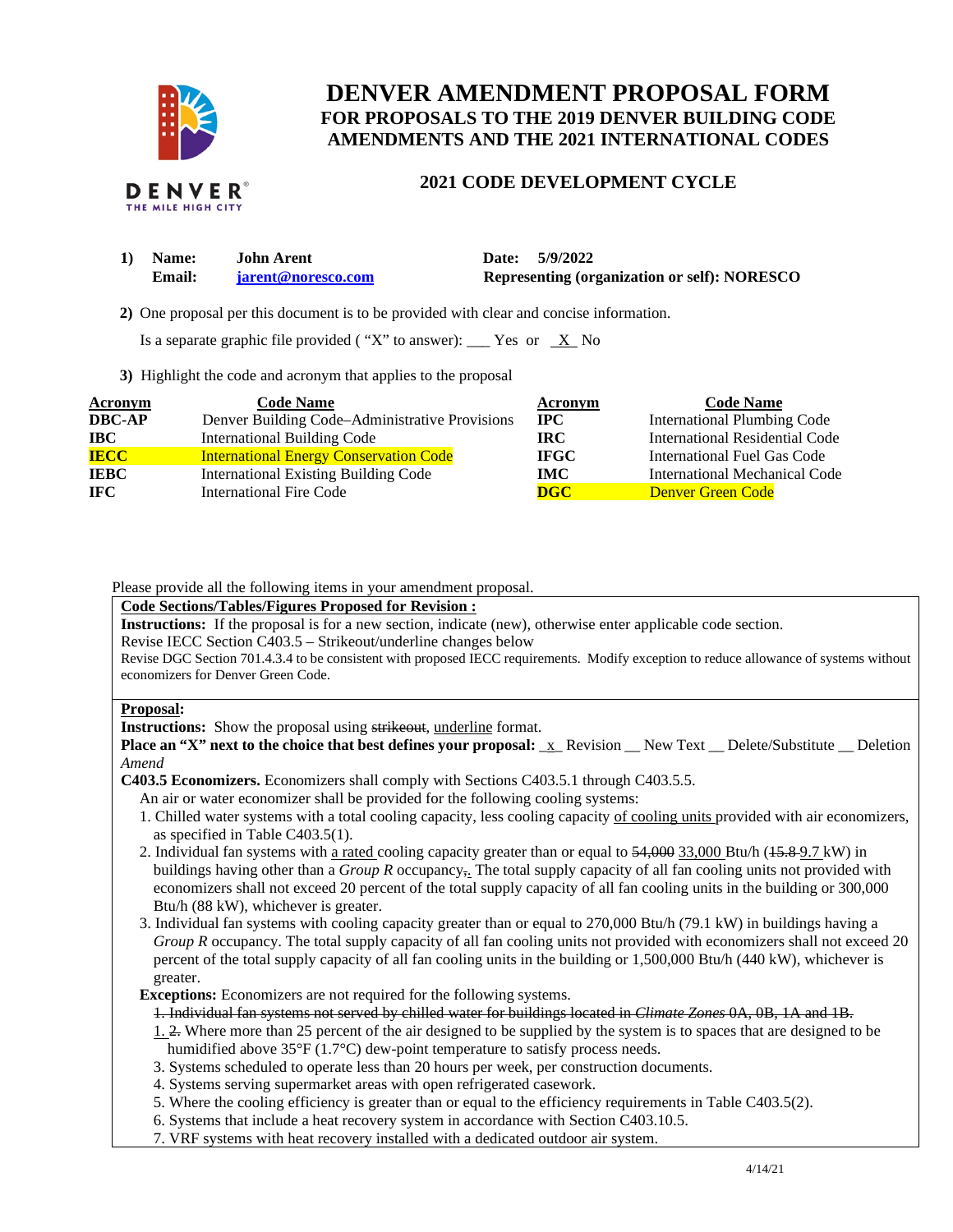| 8. Split systems with cooling capacity less than 54,000 Btu/h that do not provide a supply of outside air ventilation. |                                     |  |  |
|------------------------------------------------------------------------------------------------------------------------|-------------------------------------|--|--|
|                                                                                                                        | <b>TABLE C403.5(1)</b>              |  |  |
| <b>MINIMUM CHILLED-WATER SYSTEM COOLING CAPACITY FOR</b>                                                               |                                     |  |  |
| DETERMINING ECONOMIZER COOLING REQUIREMENTS                                                                            |                                     |  |  |
| <b>TOTAL CHILLED-WATER SYSTEM</b>                                                                                      |                                     |  |  |
| <b>CAPACITY LESS CAPACITY OF COOLING</b>                                                                               |                                     |  |  |
| UNITS WITH AIR ECONOMIZERS                                                                                             |                                     |  |  |
| Local water-cooled chilled-water                                                                                       | Air-cooled chilled water systems or |  |  |
| systems                                                                                                                | district chilled-water systems      |  |  |
| 1,320,000 Btu/h (387,000 W)                                                                                            | 1,720,000 Btu/h (504,000 W)         |  |  |
|                                                                                                                        |                                     |  |  |

**C403.5.1 Integrated economizer control.** Economizer systems shall be integrated with the mechanical cooling system and be configured to provide partial cooling even where additional mechanical cooling is required to provide the remainder of the cooling load. Controls shall not be capable of creating a false load in the mechanical cooling systems by limiting or disabling the economizer or any other means, such as hot gas bypass, except at the lowest stage of mechanical cooling.

- Units that include an air economizer shall comply with the following:
- 1. Unit controls shall have the mechanical cooling capacity control interlocked with the air economizer controls such that the outdoor air damper is at the 100-percent open position when mechanical cooling is on and the outdoor air damper does not begin to close to prevent coil freezing due to minimum compressor run time until the leaving air temperature is less than  $45^{\circ}$ F (7°C).
- 2. Direct expansion (DX) units that control 75,000 Btu/h (22 kW) or greater of rated capacity of the capacity of the mechanical cooling directly based on occupied space temperature shall have no fewer than two stages of mechanical cooling capacity.
	- 2.1. Rooftop units with a rated capacity of at least 33,000 Btu/h (9.7 kW) but less than 75,000 Btu/h (16 kW) shall have an airside economizer with two stages of capacity control, with the first stage controlling the economizer and the second stage controlling mechanical cooling.

### **Table C403.5(2). Reproduced from ASHRAE 90.1-2019**

Table 6.5.1.3 DX Cooling Stage Requirements for Modulating Airflow Units

| Rating Capacity, Btu/h | <b>Minimum Number of Mechanical Cooling Stages</b> | <b>Minimum Compressor Displacement<sup>3</sup></b> |
|------------------------|----------------------------------------------------|----------------------------------------------------|
| ≥65,000 and <240,000   |                                                    | <35% of full load                                  |
| 240,000                |                                                    | <25% full load                                     |

a. For mechanical cooling stage control that does not use variable compressor displacement the percent displacement shall be equivalent to the mechanical cooling<br>capacity reduction evaluated at the full load rating conditi

3. Other DX units, including those that control space temperature by modulating the airflow to the space, shall be in accordance with Table C403.5.1.

*C403.5.2 through C403.5.5 unchanged* 

*Denver Green Code changes:* 

**701.4.3.4 (7.4.3.4) Economizers.** Where economizers are required by Section 701.4.3.4 (7.4.3.4), economizers shall meet the requirements in the IECC, Section C403.5, except as modified by the following:

- a. Rooftop units with a capacity of less than 54,000 Btu/h (16 kW) shall have two stages of capacity control, with the first stage controlling the econo- mizer and the second stage controlling *mechanical cooling*. Units with a capacity equal to or greater than 54,000 Btu/h (16 kW) shall comply with the staging requirements defined in the IECC, Section C403.8.
- b. For systems that control to a fixed leaving air tem- perature (i.e., *variable-air-volume* [*VAV*] systems), the system shall be capable of resetting the supply air temperature up at least 5°F (3°C) during economizer operation.
- All of the exceptions in the IECC, Section C403.5, shall apply except as modified by the following.
- Where the reduced renewable approach defined in Section 701.4.1.1.2 (7.4.1.1.2) is used, the IECC, Section C403.5, Exception 5, shall be permitted to eliminate the economizer requirement, provided the requirements in the IECC, Table C403.5(2), are applied to the efficiency requirements required by Section 701.4.1.1.2 (7.4.1.1.2). If the standard renewable approach is chosen, as defined in Section 701.4.1.1.2 (7.4.1.1.2), then the requirements in the IECC, Table C403.5(2), shall be applied to the effi-ciency requirements in the IECC, Tables C403.3.2(1) through C403.3.2(10).
- b. For water-cooled units with a capacity less than 54,000 Btu/h (16 kW) that are used in systems where heating and cooling loads are transferred within the building (i.e., water-source heat pump systems), the requirement for an air or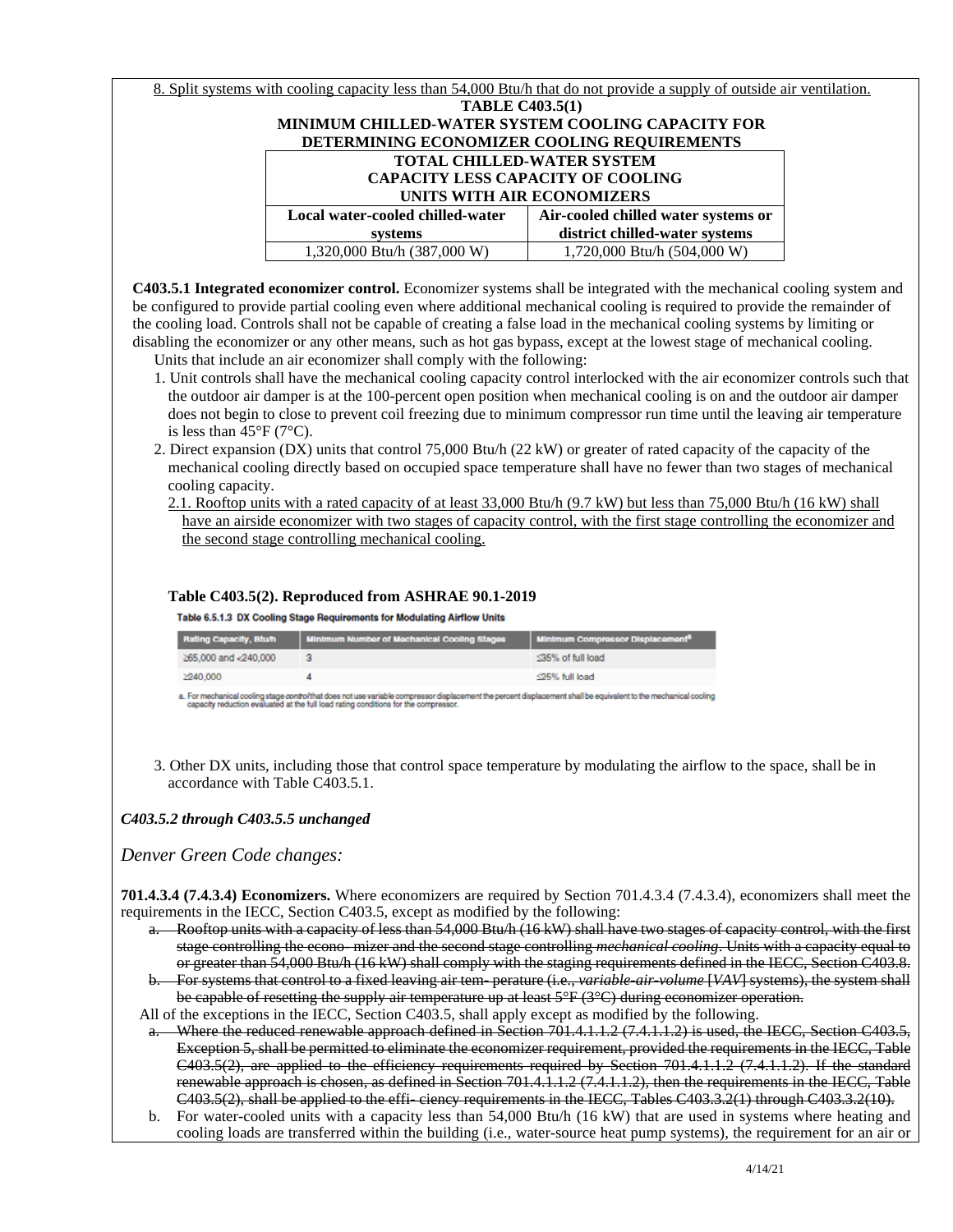water economizer can be eliminated if the con- denser-water temperature controls are capable of being set to maintain full-load heat rejection capacity down to a 55 $^{\circ}$ F (12 $^{\circ}$ C) condenser-water supply temperature, and the HVAC equipment is capable of operating with a  $55^{\circ}F(12^{\circ}C)$  condenser-water supply temperature.

#### **TABLE 701.4.3.4 (TABLE 7.4.3.4) MINIMUM SYSTEM SIZE FOR WHICH AN ECONOMIZER IS REQUIRED**

| <b>CLIMATE ZONES</b> | <b>COOLING CAPACITY FOR WHICH AN</b><br><b>ECONOMIZER IS REQUIREDa</b> |  |
|----------------------|------------------------------------------------------------------------|--|
| 5B                   | $333,000$ Btu/h $(9.7 \text{ kW})^{\text{a}}$                          |  |

a. Where economizers are required, the total capacity of all systems without economizers shall not exceed 480,000 240,000 Btu/h (140 70 kW) per building or 10% 20% of the building's air economizer capacity, whichever is greater.

#### **Supporting Information:**

All proposals must include a written explanation and justification as to how they address physical, environmental, and/or customary characteristics that are specific to the City and County of Denver. The following questions must be answered for a proposal to be considered.

- Purpose: What does your proposal achieve? This proposal increases cooling system efficiency by requiring economizers on smaller capacity systems and requiring those economizers to minimize compressor operation when free cooling is available.
- Reason: Why is your proposal necessary? This proposal increases the efficiency of cooling systems when outdoor air temperatures are mild, enabling more systems to use free cooling with cool outdoor air rather than through operation of the compressor-based cooling equipment. Efficiency increases like this are necessary for Denver to reach its goals for low energy buildings. The change to DGC aligns the DGC with the revised IECC economizer requirement, and removes unnecessary exceptions.
- Substantiation: Why is your proposal valid? (i.e. technical justification) This proposal moves a requirement from the DGC to the IECC. This requirement is very similar to a requirement in the IgCC, and equipment that complies with the requirements is widely available.

This proposal achieves cooling energy savings for small packaged equipment. Many larger packaged equipment (6 tons and above) already employs staging or some means of capacity control. Airside economizers are a tested abd readily available system feature that allow the use of outside air for cooling when conditions dictate (outside air temperatures of 55F to 75F). These systems serve one zone and the cotnrols are simple to setup.

Limited exceptions are given for systems that have a dedicated supply of ventilation through a DOAS system, and whose space conditioning systems can cycle with load.

**Bibliography and Access to Materials** (as needed when substantiating material is associated with the amendment proposal):

**Other Regulations Proposed to be Affected** 

**\*For proposals to delete content from the 2019 Denver Green Code in conjunction with adding it to other mandatory Denver codes and/or regulations, only.**

Please identify which other mandatory codes or regulations are suggested to be updated (if any) to accept relocated content. **This proposal moves the economizer requirements in Section 701.4.3.4 of the DGC into the IECC in section C403.5. Section 701.4.3.4 would be deleted as the requirements would be present in the IECC.** 

#### **Referenced Standards:**

List any new referenced standards that are proposed to be referenced in the code.

#### **Impact:**

How will this proposal impact cost and restrictiveness of code? ("X" answer for each item below)

| Cost of construction: | Increase | Decrease | No Impact<br>_____ |
|-----------------------|----------|----------|--------------------|
| Cost of design:       | Increase | Decrease | No Impact          |